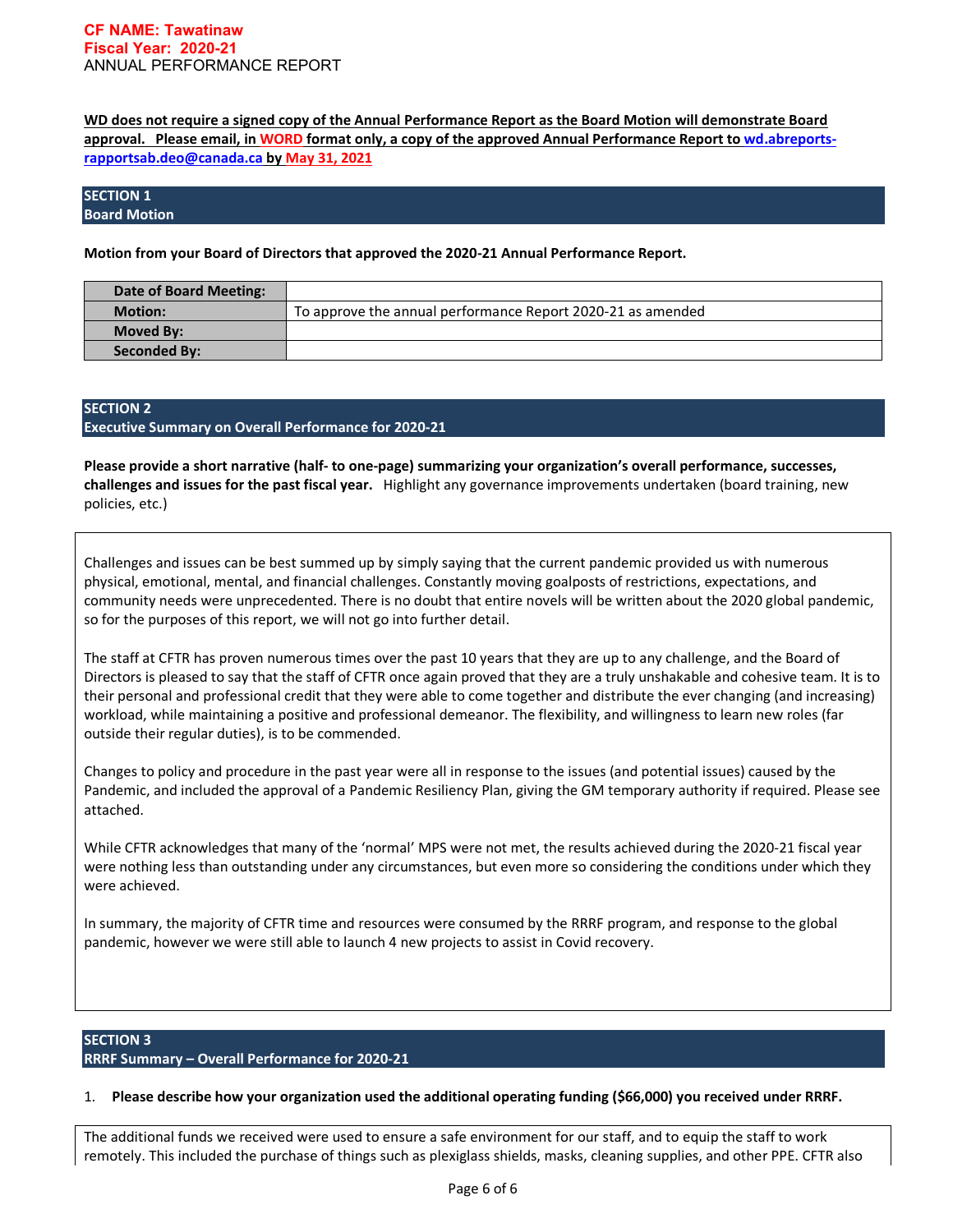#### **CF NAME: Tawatinaw Fiscal Year: 2020-21** ANNUAL PERFORMANCE REPORT

supplied its staff with laptops and upgraded tower computers to support the demands of video conferencing, which proved invaluable for meeting with stakeholders, partners, and clients. Cell phones were also upgraded for the same reasons. To ensure that our staff was working in environments that met the physical demands of day-to-day work, home offices were also provided, with ergonomically correct furniture and equipment, and to ensure that files kept at residential locations were secure.

# **2. Please outline below the results you achieved with RRRF Funds.**

| <b>RRRF Loans</b>                                                                                                             | # of Loans<br>(Total) | 59 | <b>S-Value of</b><br>Loans (Total) | 1,821,645.55 | # of Jobs Created,<br><b>Maintained or Expanded</b> |  |
|-------------------------------------------------------------------------------------------------------------------------------|-----------------------|----|------------------------------------|--------------|-----------------------------------------------------|--|
| RRRF Results: Please outline below 1 or 2 success stories achieved with RRRF funds (2-3 sentences). This could be initiatives |                       |    |                                    |              |                                                     |  |
| the CF implemented and/or client success stories.                                                                             |                       |    |                                    |              |                                                     |  |

CFTR was able to implement a business need survey in the Athabasca area to help frame the needed response. A Regional Tourism brand focusing on experiential travel has begun, in conjunction with customer service training to assist local operators during and in recovery from the pandemic.

A co-working space is under development in Westlock which will allow for permanent and temporary work and meeting spaces for locals.

A shop local program for the Morinville area is being met with great enthusiasm.

#### **SECTION 4 Success Stories**

**Please provide three success stories with a short description, the role your organization played and why you feel this is a success for the community.** *Note: Client approval should be obtained to share information about them.*

WD uses these stories to demonstrate the impact of the CFs in Western Canada and to outline concrete examples of positive outcomes for western Canadian stakeholders.

| <b>Client Name</b> | <b>Service Provided</b><br>(loan, bus.<br>services, comm.<br>planning &<br><i>implementation)</i> | <b>Description should include:</b><br>Did it align with GOC/WD Priorities?<br>What role did the CF play?<br>$\bullet$<br>Describe how this project/loan/service/initiative made a difference in the<br>$\bullet$<br>client's organization and/or community?<br>What were the final outcomes* from the activity?<br>$\bullet$<br>How has this positively affected the community?<br>$\bullet$<br>How has this service enhanced the economy in the community?<br>$\bullet$<br>(6-8 sentences) |
|--------------------|---------------------------------------------------------------------------------------------------|---------------------------------------------------------------------------------------------------------------------------------------------------------------------------------------------------------------------------------------------------------------------------------------------------------------------------------------------------------------------------------------------------------------------------------------------------------------------------------------------|
|                    |                                                                                                   |                                                                                                                                                                                                                                                                                                                                                                                                                                                                                             |
|                    |                                                                                                   |                                                                                                                                                                                                                                                                                                                                                                                                                                                                                             |
|                    |                                                                                                   |                                                                                                                                                                                                                                                                                                                                                                                                                                                                                             |

\*Examples of possible outcomes: jobs created, impact on the community, successfully assisted companies to enter global markets, new export sales for businesses, new office(s) opened in Western Canada, investment attracted to a business, new product(s) created or new service(s) created, successful joint venture established, etc.

# **SECTION 5**

**Alignment with Government of Canada and WD Priorities in key areas**

**Please describe the initiatives or projects your organization was involved in that aligned with the WD 2020-21 operational priorities listed below:**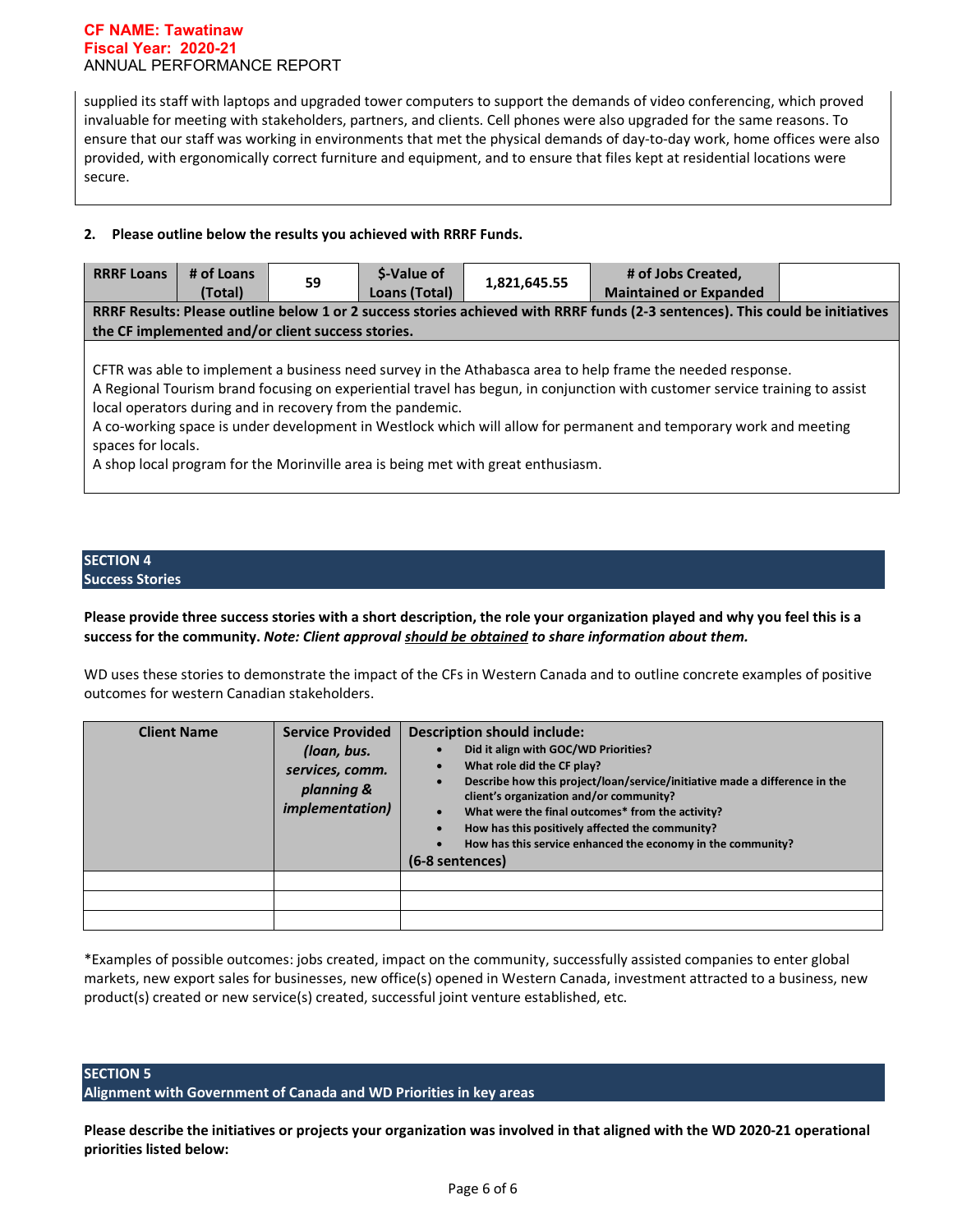#### **CF NAME: Tawatinaw Fiscal Year: 2020-21** ANNUAL PERFORMANCE REPORT

**Inclusiveness:** Enhance economic well-being and prosperity of under-represented groups in Western Canada. WD's primary focus for this priority is on supporting Indigenous peoples and women, with a secondary area of focus on youth and persons with disabilities.

**Cluster Growth:** Clusters are networks of interrelated companies, researchers, investors and other partners working in a specific industry or region. WD will focus on supporting select clusters within: clean technology; value-added agriculture; advanced manufacturing; digital industries; clean resources; and health and biosciences.

|                | <b>Strategy</b>                                                                                                                                                                                                  | Project/Initiative<br>$(2 - 3$ sentences) | <b>Outcome Achieved</b> |
|----------------|------------------------------------------------------------------------------------------------------------------------------------------------------------------------------------------------------------------|-------------------------------------------|-------------------------|
| (a)            | Inclusiveness - primary<br>focus on Indigenous<br>peoples and women                                                                                                                                              | None                                      |                         |
| (b)            | Inclusiveness - secondary<br>focus on youth and persons<br>with disabilities                                                                                                                                     | None                                      |                         |
| $\overline{2}$ | Cluster growth - focus on<br>specialized clusters within:<br>clean technology; value-<br>added agriculture;<br>advanced manufacturing;<br>digital industries; clean<br>resources; and health and<br>biosciences. | None                                      |                         |

# **SECTION 6 Performance Indicator Variance**

**In the table below, please ensure a detailed explanation is provided if your organization did not meet an MPS.**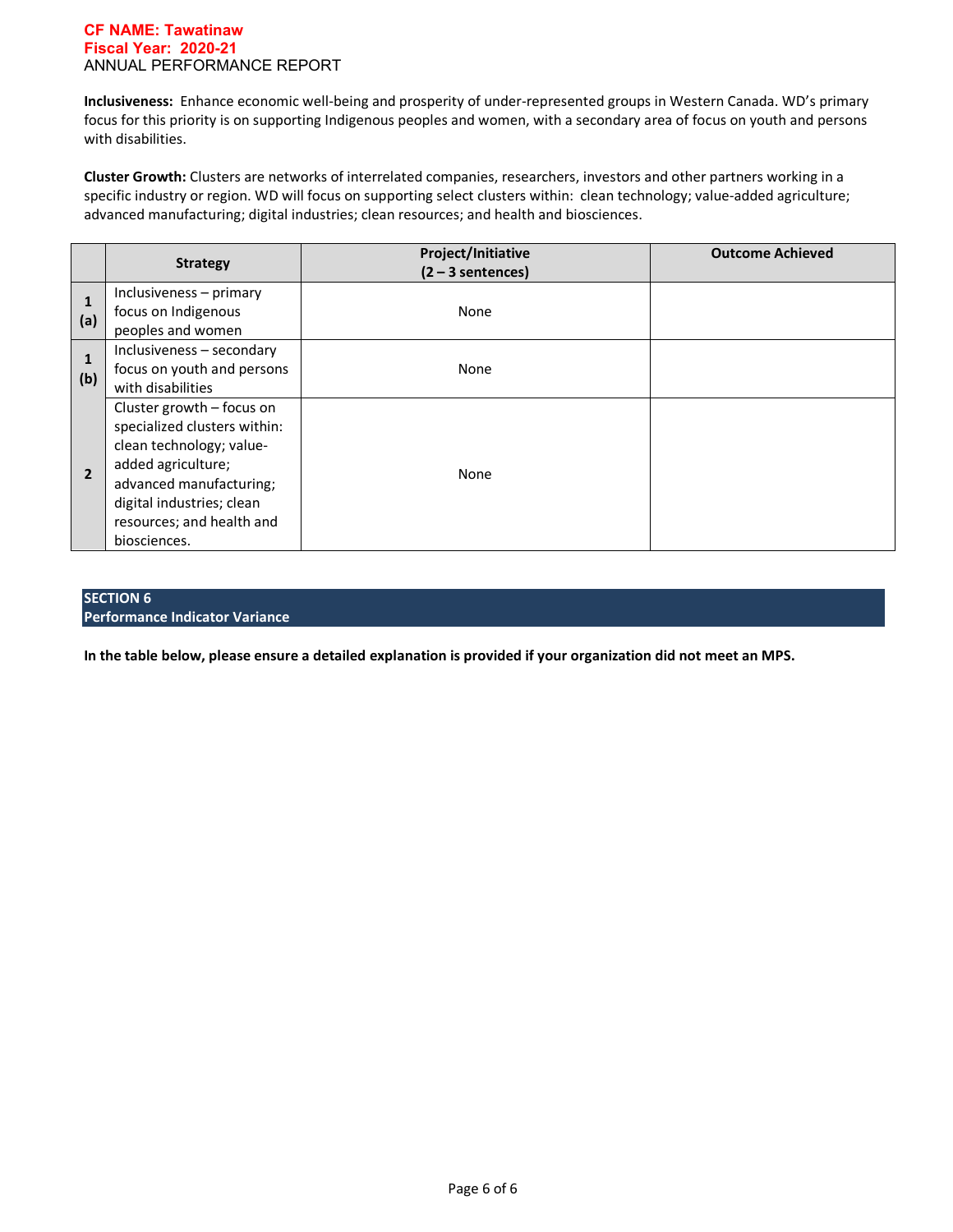#### **CF NAME: Tawatinaw Fiscal Year: 2020-21** ANNUAL PERFORMANCE REPORT

| <b>Performance Indicator</b>                                                                                                 | 2020-21<br><b>Target</b> | 2020-21<br><b>Actual</b> | If you did not meet an MPS, please provide a detailed<br>explanation and a plan for ensuring the MPS will be met in 2021-<br>22. |
|------------------------------------------------------------------------------------------------------------------------------|--------------------------|--------------------------|----------------------------------------------------------------------------------------------------------------------------------|
| Indicate which Group the CF is in:                                                                                           |                          | <b>Group 2</b>           |                                                                                                                                  |
| Total # of community based<br>projects (New PLUS Ongoing)                                                                    | $\overline{2}$           | 2                        |                                                                                                                                  |
| # of business training session<br>participants                                                                               |                          | 0                        | Covid prevented us from conducting any in-person training.                                                                       |
| # of business advisory services                                                                                              | 400                      |                          |                                                                                                                                  |
| $\frac{1}{2}$ value of loans (*)                                                                                             | 400,000                  |                          | Covid                                                                                                                            |
| # of loans $(*)$                                                                                                             | 10                       |                          | Covid                                                                                                                            |
| # of Projects/Initiatives that align<br>with GOC/WD priorities and<br>(PLUS) # of Loans that align with<br>GOC/WD priorities | $\overline{2}$           | 0                        | Covid                                                                                                                            |

\*Total value of ALL loans and other investments approved where initial disbursements made

### **FOR REFERENCE ONLY:**

| <b>MPS</b>                                                                                                             | <b>GROUP 1</b> | <b>GROUP 2</b> | <b>GROUP 3</b> |
|------------------------------------------------------------------------------------------------------------------------|----------------|----------------|----------------|
| Total # of community based projects (New PLUS Ongoing)                                                                 | כי             | <sup>2</sup>   |                |
| # of business training session participants                                                                            | 400            | 400            | 300            |
| # of business advisory services                                                                                        |                |                |                |
| \$ value of loans                                                                                                      | \$600,000      | \$400,000      | \$200,000      |
| # of loans                                                                                                             | 12             | 8              | O              |
| # of Projects/Initiatives that align with GOC/WD priorities<br>and (PLUS) # of Loans that align with GOC/WD priorities |                |                |                |

### **CF Web Reporting**

**Please provide the link to the 2020-21 Performance Results posted on your website.** 

| 2020-21 Performance Report on   Website under redevelopment. |  |
|--------------------------------------------------------------|--|
| Website                                                      |  |

# **SECTION 8 Loans over \$150,000**

**Did your CF provide loans over \$150,000 in total to an organization in 2020-21 (i.e. include previous loans still outstanding)?** X **No (outstanding accounts only)**

**If yes**, then please provide a list of all loans given over \$150,000 in total to an organization and provide the reasoning/justification behind providing those loans. Please use your internal file or client number and **not client name**. *Note: Your updated policy on loans over \$150,000 should have been provided to WD. If not, please attach to this report.*

| File #      | Amount     | Rationale for Loans over \$150,000 |
|-------------|------------|------------------------------------|
| R1819Q4#011 | 407,137.77 | Previously reported                |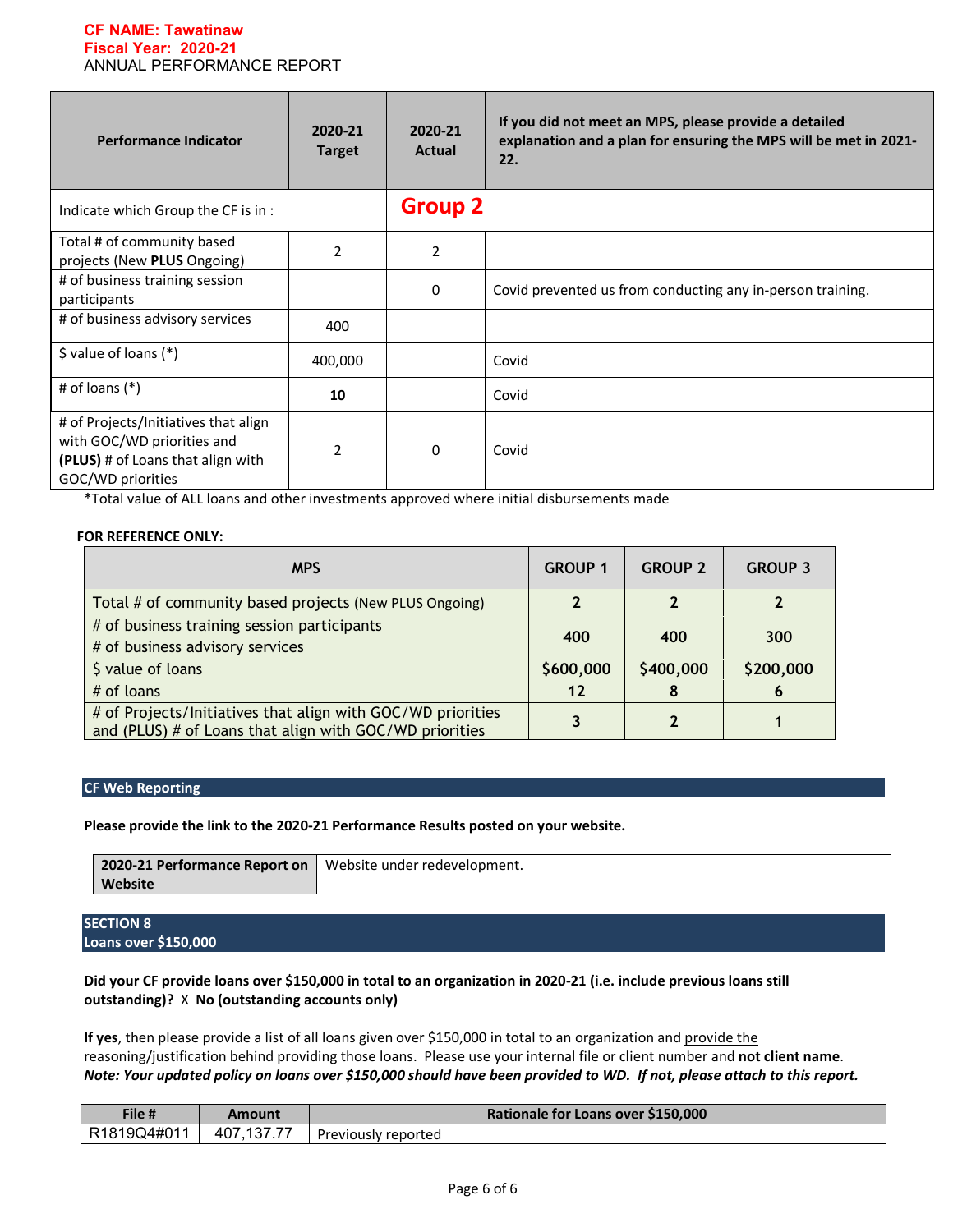**SECTION 9 Syndicated Loans**

**Did your CF participate in any syndicated loans in 2020-21?** X **No**

# **SECTION 10**

**Loans with Interest Rates Less than Prime Plus 2% (Excluding RRRF Loans)**

**In 2020-21, did your CF provide loans with interest rates less than prime plus 2%, excluding RRRF Loans?** X **No**

### **SECTION 11 Investment Fund**

**3. WD Investment Fund Activity as of March 31, 2021**

| And projects   | <b>Total Number of</b>  | <b>Total Value of Loans</b> | <b>Number of Loans</b>  |
|----------------|-------------------------|-----------------------------|-------------------------|
|                | <b>Loans Receivable</b> | Receivable over 90 days     | Receivable over 90 days |
| \$1,030,629.16 | 22                      | \$24.768.25                 |                         |

- **4. Equity Investment / Related Entities / Subsidiaries as of March 31, 2021 Does your CF have investments in equity, related entities or subsidiaries as of March 31, 2021?** X **No**
- **5. FOR THOSE WITH A 3 YEAR AGREEMENT : Interest transfers up to 75% of net interest up to a maximum of \$100,000**

**Did the CF transfer interest in 2020-21?** X **Yes**

**If Yes, please list all interest transfers amounts, the activities, and the WD Investment Fund type. Note: Your updated policy on interest transfers should have been provided to WD. If not, please attach to this report.**

| <b>Activity</b>                                                                                         | <b>WD Investment Fund Source</b> | Amount<br><b>Transferred</b> |
|---------------------------------------------------------------------------------------------------------|----------------------------------|------------------------------|
| All of our Interest Transfer money was redirected to Covid and<br>RRRF related activities and projects. | Non-Repayable                    | 75,000                       |

**6. Interest transfers above 75% of net interest or \$100,000 (not included in Section 3) and all interest transfers for those with 1 year agreements**

**Did the CF transfer interest in 2020-21?** X **Yes No**

**If yes, please list all interest transfer amounts, the activities, the WD Investment Fund type, and WD approved date. Note: Your updated policy on interest transfers should have been provided to WD. If not, please attach to this report.**

| <b>Activity</b>                                                                                                                                                                                                   | <b>WD Investment Fund</b> | <b>Amount</b>      | <b>Amount and Date</b>   |
|-------------------------------------------------------------------------------------------------------------------------------------------------------------------------------------------------------------------|---------------------------|--------------------|--------------------------|
|                                                                                                                                                                                                                   | <b>Source</b>             | <b>Transferred</b> | <b>WD Approved</b>       |
| We were able to use a small portion originally<br>intended for our youth programing, however<br>with the restrictions in early May we were not<br>able to provide the level of programming<br>originally planned. | Non-Repayable             | 23,483             | 23.483<br>March 25, 2020 |